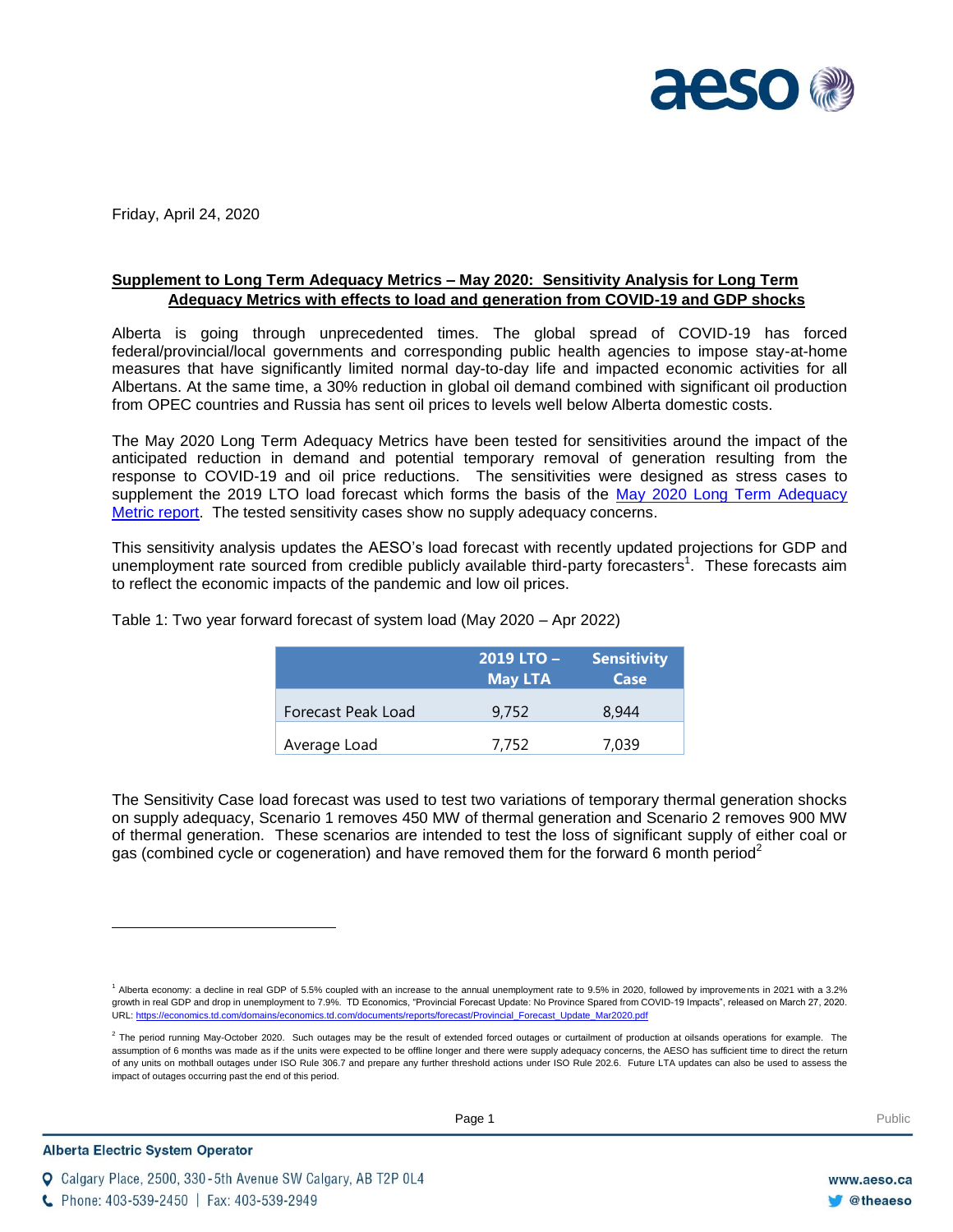

## **Supply Adequacy Scenarios:**

When it comes to assessing risks to supply adequacy, declines in load while supply remains largely unchanged translate into overall reliability improvements, all else equal.<sup>3</sup> Declines in load improve hourly supply cushion and therefore the probability of energy not being served declines as well. On the other hand, a reduction in generation supply would be a risk for supply adequacy as it tightens the supply cushion.

For this reason, we evaluate the two scenarios relative to the May LTA that reflect both a demand reduction accompanied with the removal of thermal generation assets from the system. $4$  Figure 1 and Table 2 provide a view to the effects on the forecasted supply cushions and total energy not served under both scenarios. Results show that while it is expected that the removal of a portion of supply would lead to a period of tighter supply cushion relative to later in the forecast period, neither scenario is as tight as the May 2020 LTA base case result. The expected value of total energy not served is still significantly below the threshold standard<sup>5</sup> and is not a concern for supply adequacy at this time.



Figure 1: Supply Cushion Metric

l

<sup>&</sup>lt;sup>3</sup> Of course, market behaviour may alter this assessment – for example, a reduction in load may be accompanied with lower pool prices which in turn may prompt mothball decisions that would offset improvements in supply adequacy.

<sup>&</sup>lt;sup>4</sup> The sensitivity forecast load profiles were evaluated utilizing the same model as the quarterly Long Term Adequacy Metrics, to understand the effects on estimated supply cushion and total energy not served.

<sup>5</sup> As defined in ISO Rule 202.6 – Adequacy of Supply